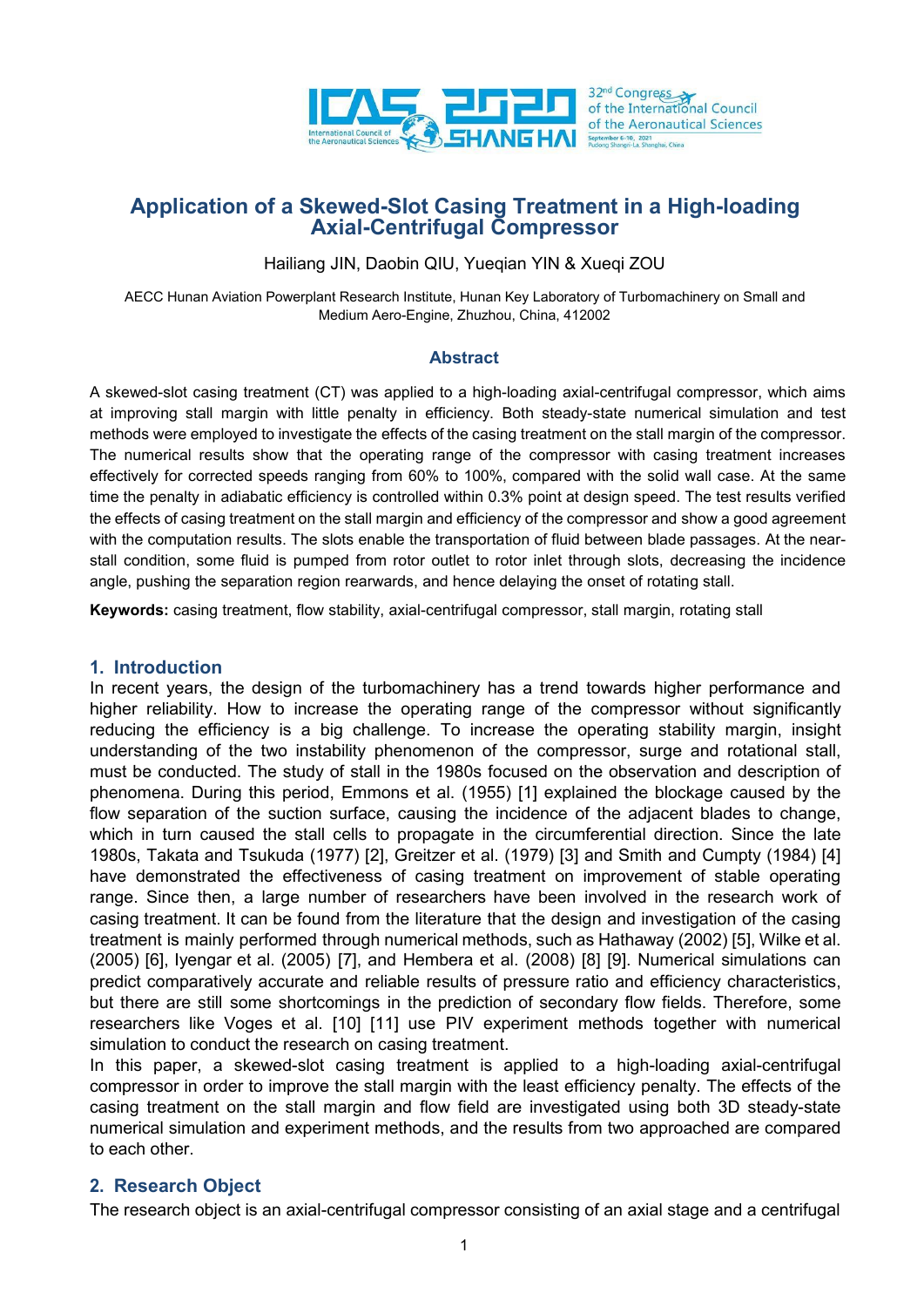## **Application of a Skewed-Slot Casing Treatment in a High-loading Axial-Centrifugal Compressor**

stage, acting as the high-pressure compressor of a civil turboprop engine. The high-pressure compressor is required to improve the stall margin to satisfy the stability requirements of the civil turboprop engine. The 3D numerical computation shows that the stall margin is mainly limited by the leakage flow in the tip region of the first rotor. A skewed-slot casing treatment is employed in the first rotor to enhance the stall margin of this compressor. The configuration of the casing treatment is shown in Fig. 1, and there are 105 slots in total along the whole circle. The angle between the slot and the axis of rotation is about  $40.5^{\circ}$ , and the depth of the groove is about 3% of the length of the slot. The ratio of length to width for each slot is about 8. The axial length of the slots is about 50% of the axial chord length. The manufactured parts of solid wall casing and casing treatment are shown in Fig. 2.



Figure 1 –Skewed-slot casing treatment.



Figure  $2$  – The parts of solid wall (left) casing and casing treatment (right) of the first rotor.

# **3. Numerical Approach**

The computational mesh of the compressor with skew-slot casing treatment is generated by the Autogrid 5 module of NUMECA™ software. The intermediate casing and struts are also included in the computation domain. The first layer wall grid of the compressor is shown in Fig. 3. The total nodes of this grid are about 3.9 million. The width of the first layer of the grid is carefully set so that y <sup>+</sup> can be lower than 2 in most near-wall areas. The detailed grid for the skewed slots and the first rotor of the compressor are shown in Fig. 4. It can be seen that there are 5 slots per bladechannel.



Figure 3 – Computation mesh of the compressor including the struts.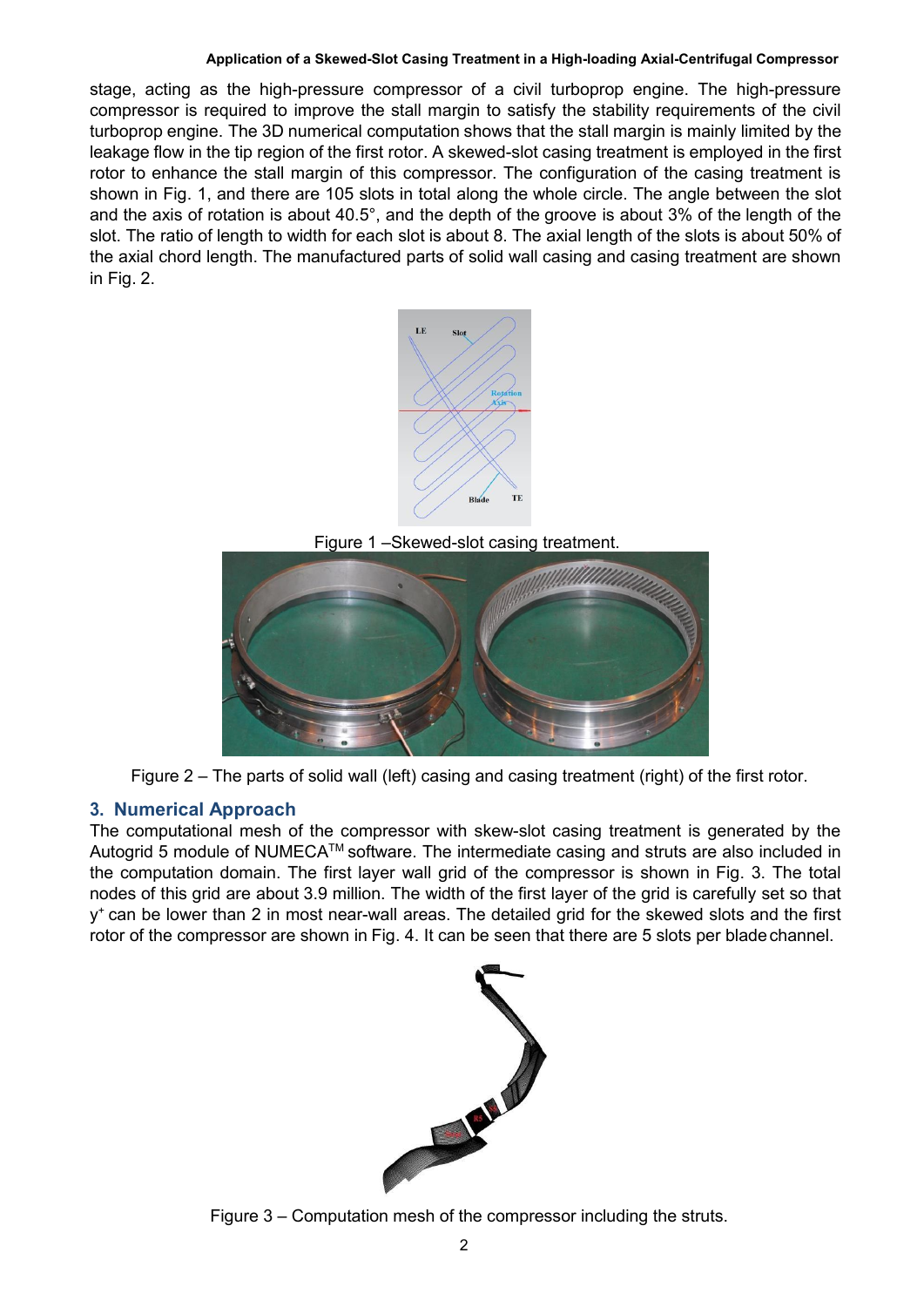

Figure 4 – Detailed grid of the skewed slot and first rotor.

The numerical computation is performed through ANSYS CFX software for 3D steady-state viscous numerical simulation. And the SST turbulence model is selected. Uniform total temperature (288.15K) and total pressure (101325Pa) are specified at the inlet, and the air flow entries into the compressor in axial direction. An average static pressure is given at the outlet of the compressor. Several points are calculated for a certain rotation speed, and the operating points are obtained by changing the outlet back pressure. The computation is considered to be converged when the global residual converges to a certain magnitude while the inlet and outlet flow, pressure ratio and efficiency remain nearly constant. The last operating point before the diverged computation isconsidered as the near stall point.

# **4. Results and Discussion**

## 4.1 Performance Analysis

The pressure ratio and efficiency maps of the compressor are shown in Fig. 5 and Fig. 6. The pressure ratio, efficiency and mass flow rate in the figures are non-dimensionalised by dividing their reference value at the peak efficiency point of 80% rotation speed. The characteristics lines with different labels represent different results, in which SW denotes for solid wall casing, CT denotes for casing treatment, CAL stands for computation, and EXP stands for experiment.

The computation results in Fig. 5 show that the compressor with casing treatment sees an increase in the stall margin at all rotation speeds. The increase in stall margin is due to the increase of the pressure ratio and the expansion of the flow range. The test results of pressure ratio characteristics also indicate that the stall margin increases, especially at medium and low rotation speeds. At 0.8 nominal speed, experiment results indicate that the stall margin increases by 3.2% with this skewed slot casing treatment. It also can be seen that the pressure ratio characteristic lines of test results lay lower left against the lines for the computation results, which indicates that the test results have lower mass flow rate and pressure ratio at all rotation speeds compared to the computation ones.

The computation results in Fig. 6 show that there is only 0.3% penalty in efficiency of the compressor due to the casing treatment, while the test results indicate that the adiabatic efficiency dropped by 0.8% after the employing of casing treatment. Although the test results are a little lower than the computation results, the trends of test and computation efficiency have a good agreement.



Figure 5 –Pressure ratio characteristics of the axial and centrifugal combined compressor.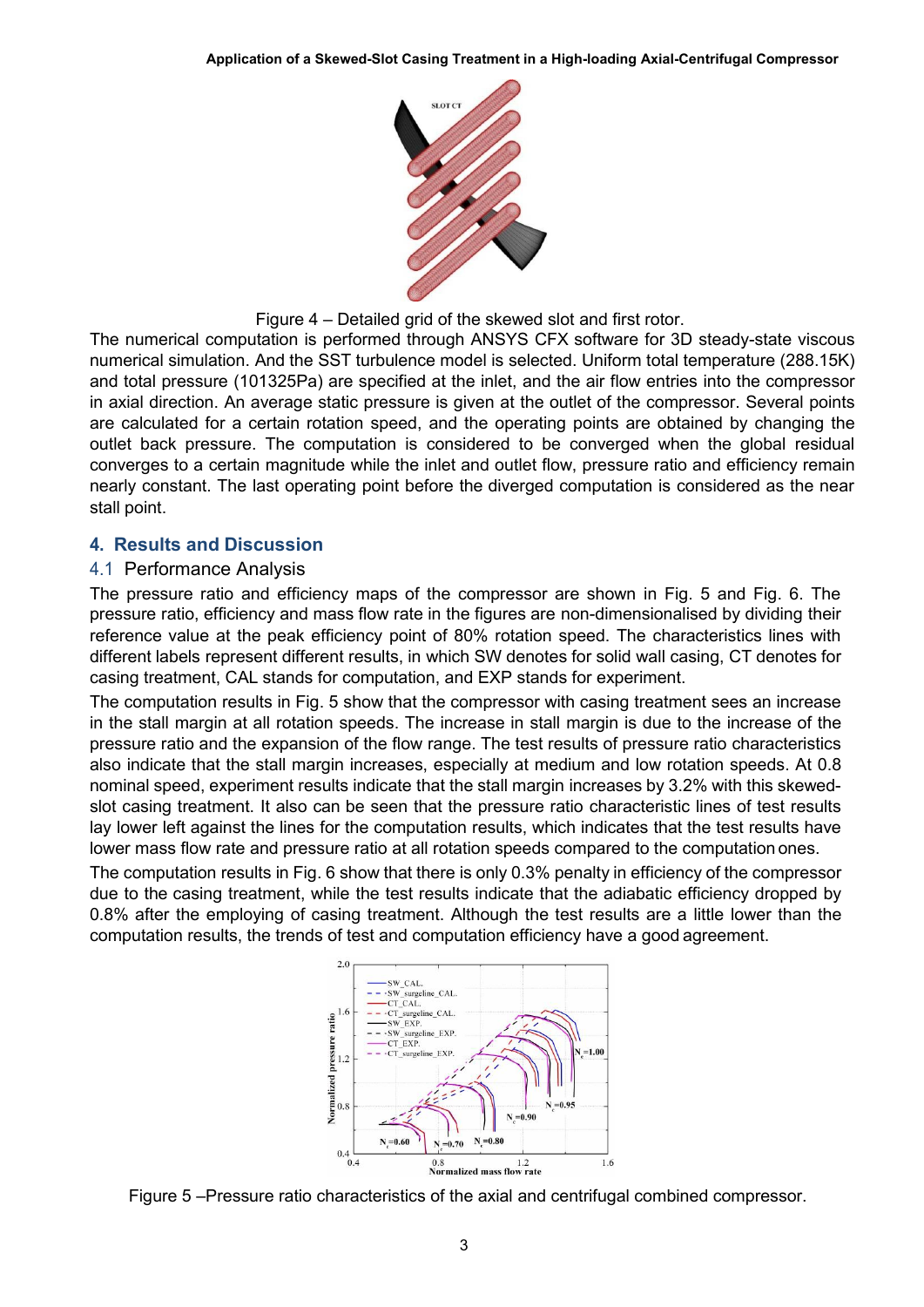

Figure 6 –Efficiency characteristics of the axial and centrifugal combined compressor.

# 4.2 Analysis of Internal Flow Field of Compressor

The stall margin expansion mechanism of the casing treatment is given by analyzing the flow field of the compressors with and without casing treatment. The near-stall point at 80% nominal speed is selected and the flow fields for both compressors are compared. Figure 7 shows the relative Mach number contours of the first rotor at 80% nominal speed for the casing treatment and solid wall compressor.

The comparison of the relative Mach number contours at the tip regions of the two compressors shows that the low-speed region at the front of the tip region is significantly reduced by the skewed- slot casing treatment. The stall which firstly occurs at the first rotor tip region is suppressed a lot by the skewed slots, which contributes to the stall margin expansion of the compressor.

It can also be seen from Fig. 7 that a distinct low speed region occurs at the rear of the tip blade passage. This low-speed region can be more pronounced in the relative Mach number contour at 90% span section of the first rotor in Fig. 8. The low-speed region could probably be the main reason for the reduction in efficiency after the use of casing treatment. Figure 8 also indicates that the wake at 90% span of the first rotor is significantly reduced in the casing treatment compressor, which could be related to the smaller incidence in the first rotor tip region after utilizing the casingtreatment.





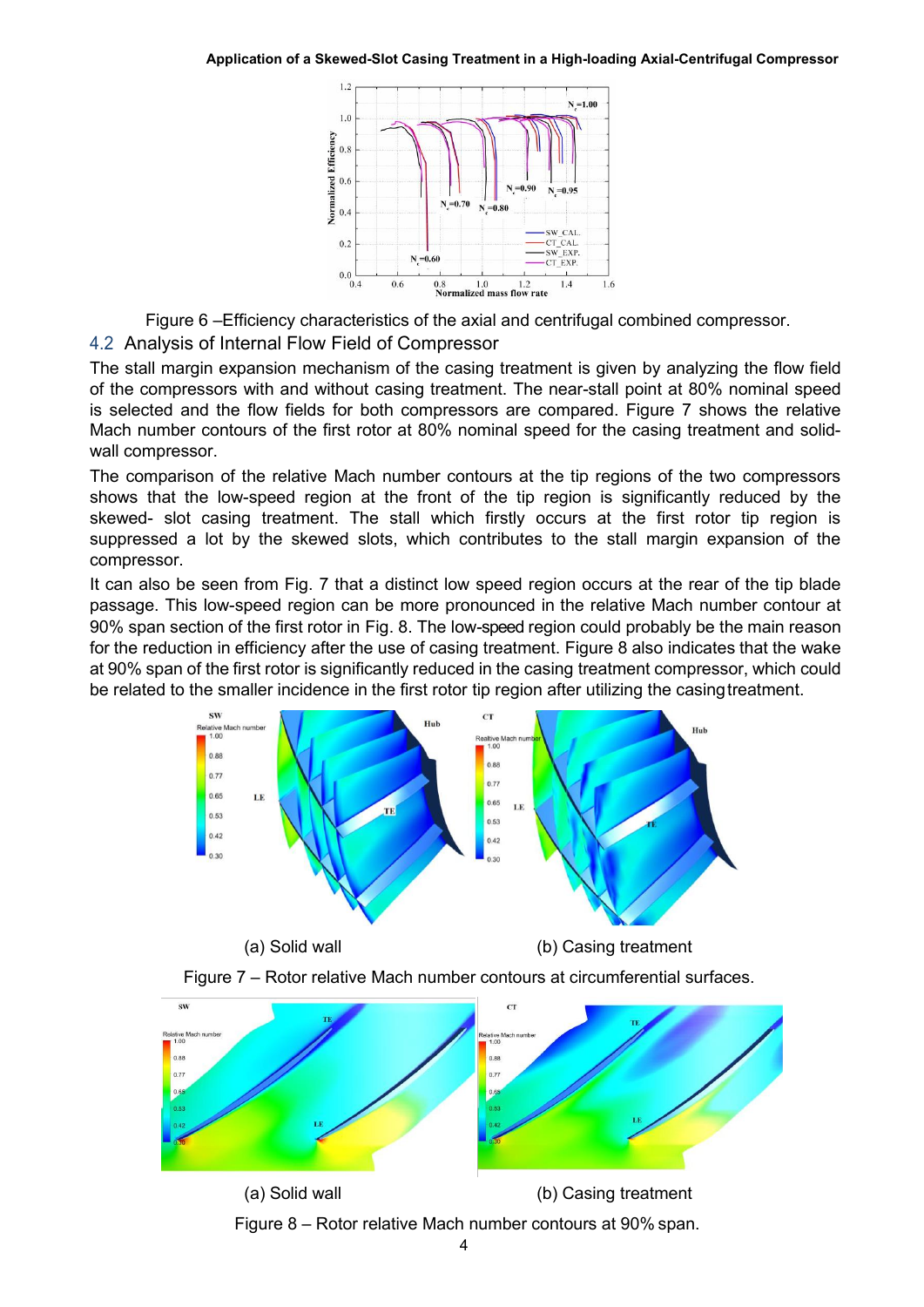#### **Application of a Skewed-Slot Casing Treatment in a High-loading Axial-Centrifugal Compressor**

The comparison of non-dimensional static pressure distributions at 90% span of the first rotor between the solid wall and casing treatment are shown in Fig. 9. It can be seen that the incidence of the first rotor is reduced by the application of the casing treatment. It also can be seen that the capability of pressure rise is enhanced at the rear part region, which mainly contributes to the increase of the pressure ratio of the casing treatment compressor.



Figure 9 – Non-dimensional static pressure distributions at 90% span of the first rotor. The differences in the flow capability of the first rotor between the casing treatment and solid-wall compressors can be obtained by comparing the spanwise distributions of axial velocity ratio of the first rotor in Fig. 10. It can be seen that the axial velocity of the first rotor with the casing treatment decreases above 75% span whereas increases below 75% span, compared with the solid-wall case. The reduction of axial velocity is mainly caused by the low-speed flow at the tip region of the first rotor with casing treatment as shown in Fig. 8 (b). The increase of axial velocity below 75% span of the rotor is due to the fact that the casing treatment reduces the flow capability in the tip region and redistributes the mass flow rate along the span.



Figure 10 – Comparison of axial velocity distribution along the span of the first rotor outlet.

# **5. Conclusions**

The application of a skewed-slot casing treatment in a high-loading axial-centrifugal compressor is investigated using both 3D steady-state numerical simulation and test methods in this paper. The effects of the casing treatment on the expansion of flow stability of the compressor are analyzed. The main conclusions are as follows:

(1) The stall margin of the high-loading axial-centrifugal compressor can be expanded effectively by the skewed-slot casing treatment, especially at medium and low rotation speeds.

(2) The reason for the expansion of stall margin by the skewed-slot casing treatment is related to the decrease of incidence and enhancement of increasing pressure capability at the tip region of the first rotor.

(3) The skewed-slot casing treatment did not lead to a significant reduction of the efficiency while expanding the stall margin of the axial-centrifugal compressor.

# **6. Acknowledgement**

This paper is supported by the Aviation Science Foundation (2015ZB08006).